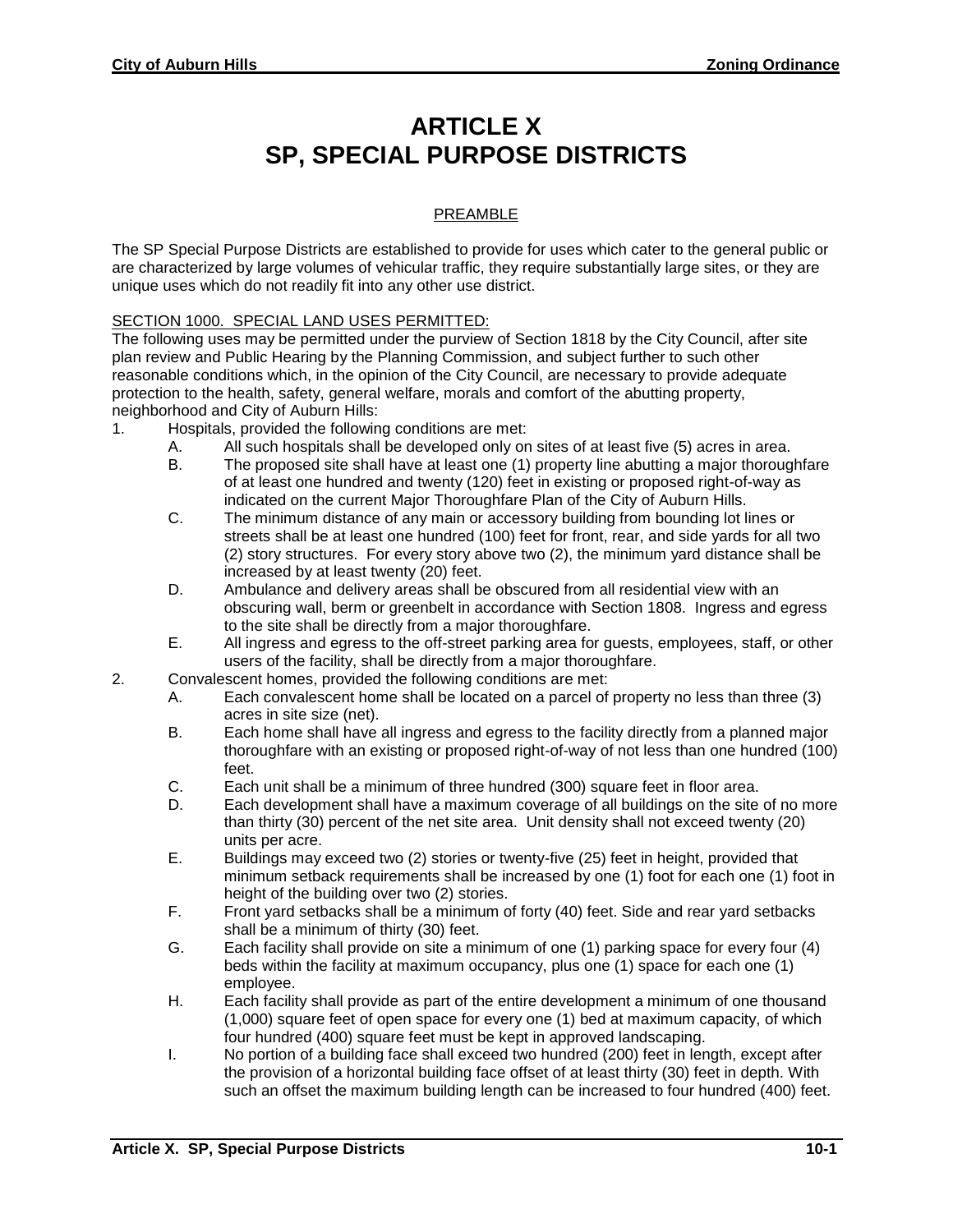Building elements in excess of two hundred (200) feet in length can further be interconnected by a building element having a minimum width of fifty (50) feet, which also varies by a minimum of one (1) story in height from the building elements on either side. In conjunction with these standards, the total building complex can have no elevation exceeding six hundred (600) feet in length.

- J. In all convalescent home projects where fifty (50) or more units may be developed on a total parcel, or as part of a total complex, a main collector service drive with a width of at least twenty-four (24) feet back-of-curb to back-of-curb with a four (4) foot wide walkway along one (1) side (total width of five (5) feet) may be required by the City Council and, if required, shall be built according to current City standards for collector thoroughfares. Easements for private collector thoroughfares shall also be provided to the City of Auburn Hills. All such interior dedicated rights-of-way or easements may be utilized for density computations.
- 3. Senior citizen congregate care living facilities, and independent housing for the elderly facilities, provided the following conditions are met:
	- A. Each project shall be located on a parcel of property no less than three (3) acres in site size (net).
	- B. Each project shall have all means of ingress and egress to the site directly from a planned major thoroughfare with an existing or proposed right-of-way of not less than one hundred (100) feet.
	- C. In independent housing for the elderly facilities all efficiency and one (1) bedroom units shall be a minimum of five hundred and fifty (550) square feet, and all two (2) bedroom units shall be a minimum of eight hundred (800) square feet. No unit with more than two (2) bedrooms shall be allowed.
	- D. The maximum coverage of all buildings on each site shall total no more than thirty (30) percent of the net site area. Unit density shall not exceed twenty (20) units per acre.
	- E. Buildings may exceed two (2) stories or twenty-five (25) feet in height, provided the minimum setback requirements shall be increased by one (1) foot for each one (1) foot in height of the building over two (2) stories.
	- F. Front yard setbacks shall be a minimum of fifty (50) feet. Side and rear yard setbacks must be a minimum of thirty (30) feet.
	- G. Each independent or congregate housing for the elderly project shall provide on site a minimum of one-half (1/2) parking space for each one (1) unit, plus one (1) space for each one (1) employee.
	- H. Each project shall provide as part of the entire development a minimum of one thousand five hundred (1,500) square feet of open space for each one (1) unit, of which six hundred (600) square feet must be kept in approved landscaped areas.
	- I. No portion of a building face shall exceed two hundred (200) feet in length, except after the provision of a horizontal building face offset of at least thirty (30) feet in depth. With such an offset, the maximum building length can be increased to four hundred (400) feet. Building elements in excess of two hundred (200) feet in length can further be interconnected by a building element having a minimum width of fifty (50) feet, which also varies by a minimum of one (1) story in height from the building elements on either side. In conjunction with these standards, the total building complex can have no elevation exceeding six hundred (600) feet in length.
	- J. In all congregate care developments where fifty (50) or more units may be developed on a total parcel, or as a part of a total complex, a main collector service drive with a width of at least twenty-four (24) feet back-of-curb to back-of-curb with a four (4) foot wide walkway along one (1) side (total width of five (5) feet) may be required by the City Council and, if required, shall be built according to current City standards for collector thoroughfares. Easements for private collector thoroughfares shall also be provided to the City of Auburn Hills. All such interior dedicated rights-of-way or easements may be utilized for density computations.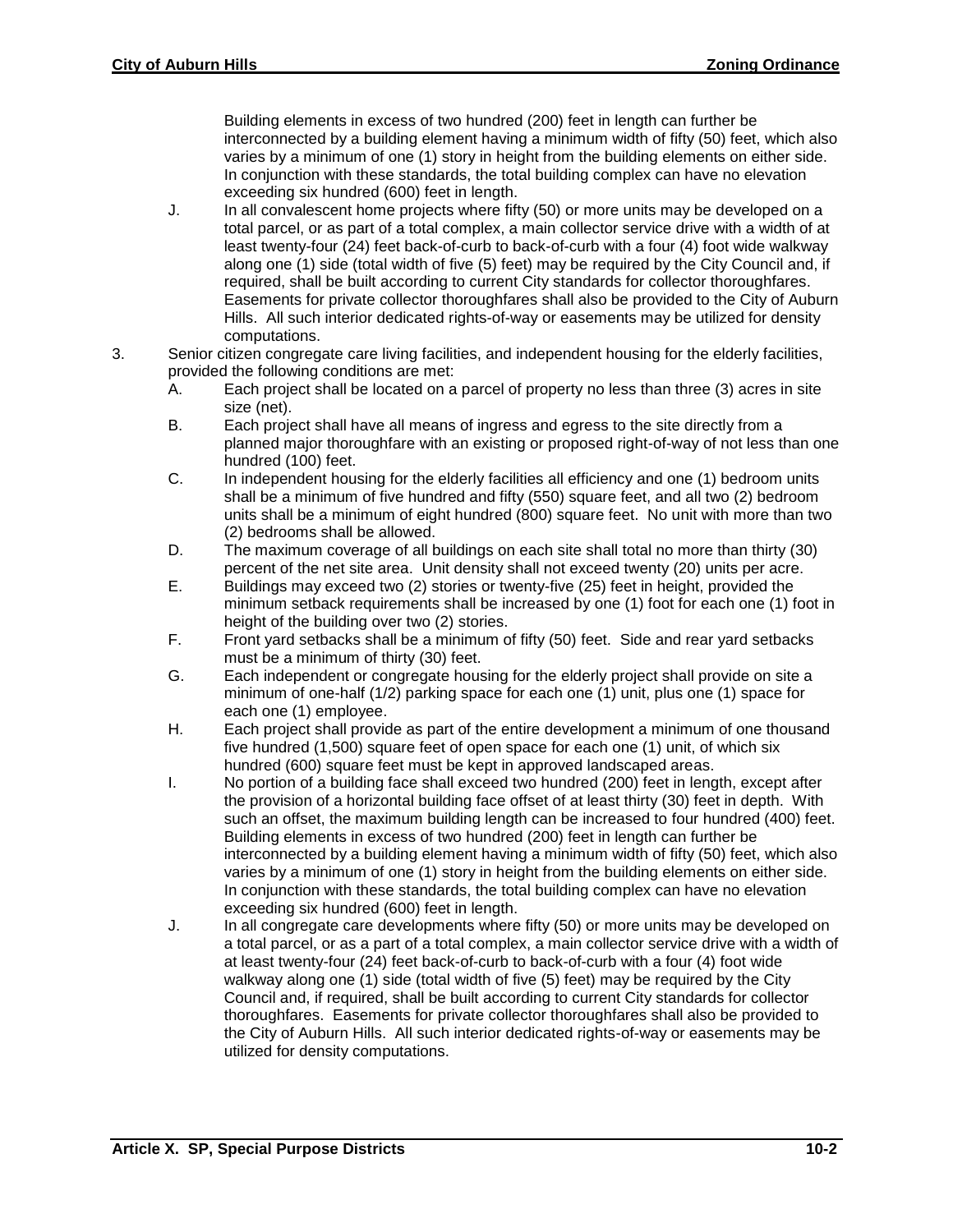- 4. U.S. Department of Housing and Urban Development, Section 202 Housing Facilities, provided the following conditions are met:
	- A. Each project shall be located on a parcel of property no less than three (3) acres in site size (net).
	- B. Each project shall have all ingress and egress to the facility directly from a planned major thoroughfare with an existing or proposed right-of-way of not less than one hundred (100) feet.
	- C. All units shall be a minimum of five hundred and thirty-five (535) square feet.
	- D. The maximum coverage of all buildings on each site shall total not more than forty (40) percent of the net site area. Unit density shall not exceed thirty (30) units per acre.
	- E. Buildings may exceed two (2) stories or twenty-five (25) feet in height, provided that minimum setback requirements shall be increased by one (1) foot for each one (1) foot in height of the building over two (2) stories.
	- F. Front yard setbacks shall be a minimum of fifty (50) feet. Side and rear yard setbacks must be a minimum of thirty (30) feet.
	- G. Each project shall provide on site a minimum of one (1) parking space for each one (1) unit, plus one (1) space for each one (1) employee.
	- H. Each project shall provide as part of the entire development a minimum of one thousand five hundred (1,500) square feet of open space for each one (1) unit of which six hundred (600) square feet must be kept in approved landscaped areas.
	- I. The maximum length of any building along any one (1) facade shall be no more than two hundred fifty (250) feet.
	- J. In all developments where fifty (50) or more units may be developed on a total parcel, or as a part of a total complex, a main collector service drive with a width of at least twentyfour (24) feet back-of-curb to back-of-curb with a four (4) foot wide walkway along one (1) side (total width of five (5) feet) may be required by the City Council and, if required, shall be built according to current City standards for collector thoroughfares. Easements for private collector thoroughfares shall also be provided to the City of Auburn Hills. All such interior dedicated rights-of-way or easements may be utilized for density computations.
- 5. Golf courses and ski areas which may or may not be operated for profit, but specifically excluding miniature golf courses or golf driving ranges as the main use, providing the following conditions are met:
	- A. Any use developed herein, and requiring a structure, shall have such structure so located on the site as not to be closer than two hundred (200) feet from the lot line of any adjacent residential land.
	- B. All ingress and egress from the site shall be directly onto a major thoroughfare having an existing or proposed right-of-way of at least one hundred and twenty (120) feet.
	- C. Parking areas, and ingress and egress, shall be so located as to not become a nuisance to any adjacent residential area.
- 6. Outdoor recreational centers, provided the following conditions are met:
	- A. The proposed site shall have one property line abutting a major thoroughfare of at least eighty-six (86) feet, and the site shall be so planned as to provide ingress and egress directly onto said thoroughfare.
	- B. Front, side and rear yards shall be at least eighty (80) feet wide and shall be landscaped in trees, shrubs, grass and terrace areas. All such landscaping shall be maintained in a healthy condition.
	- C. Whenever a swimming pool is involved, said pool shall be provided with a protective fence six (6) feet in height, and entry shall be provided by means of a controlled gate or turnstile.
- 7. Public stables, private stables, riding academies, and hunt clubs, provided the following conditions are met:
	- A. The above uses may be permitted on parcels of land that are at least thirty (30) contiguous acres or more in area.
	- B. Bridle paths, and all other riding areas, shall be within the confines of the proposed property.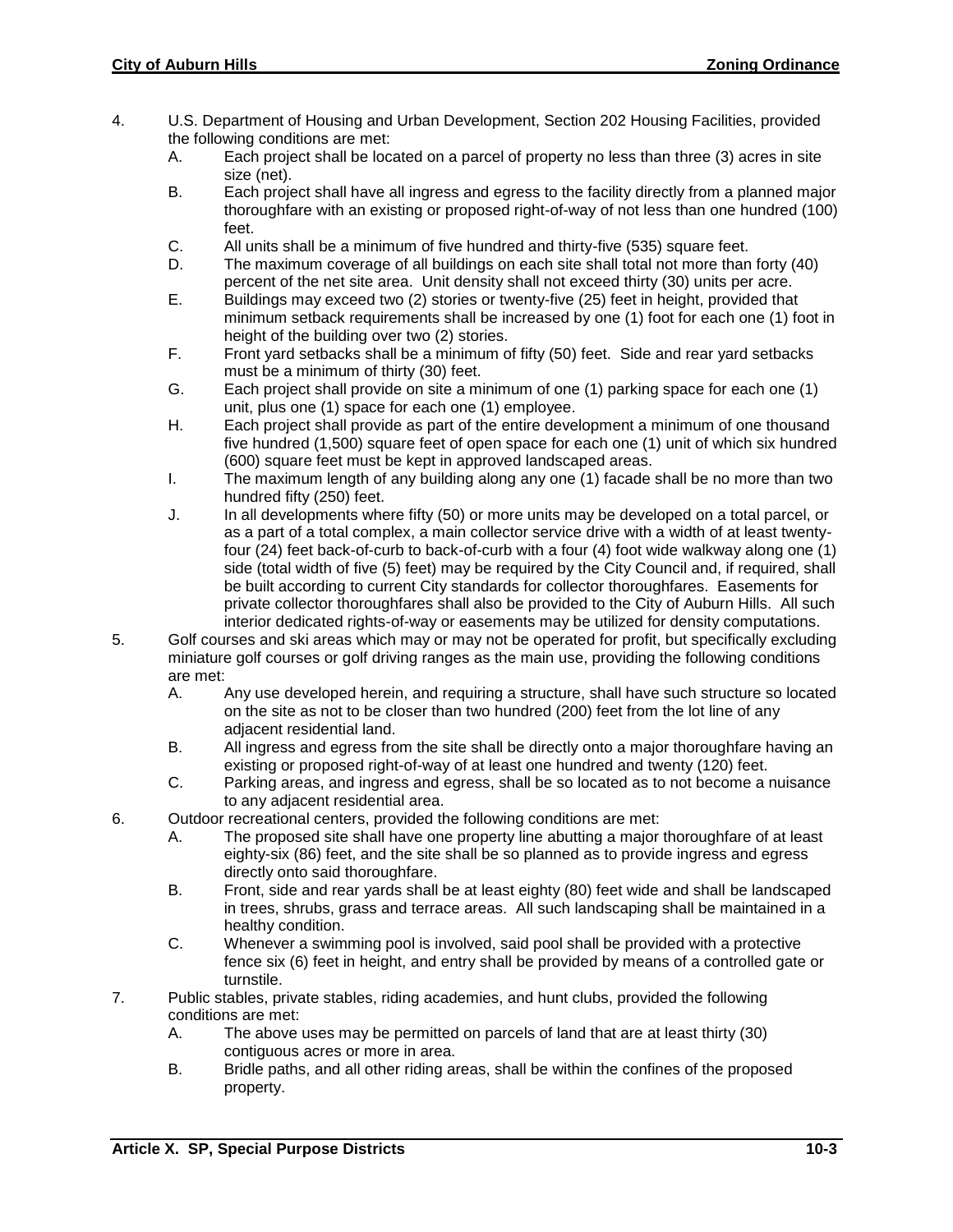- C. The stable shall be so situated on the site as to be at least three hundred (300) feet from abutting parcels or lots.
- D. The paddock, or instruction area, shall be at least four hundred (400) feet from any abutting parcels or lots.
- E. Ingress and egress to the stable area shall be provided solely through the subject parcel, which shall abut a public right-of-way.
- F. Adequate off-street parking facilities shall be provided on the site, located at least one hundred (100) feet from the perimeter of the site.
- G. Pastures and other areas designed for the purpose of feeding horses shall be confined to the site and located at least one hundred (100) feet from the perimeter of the site.
- H. Manure shall be kept in tightly covered boxes and shall be regularly sprayed or limed so as to control flies and other insects.
- I. Floodlights or any other source of artificial lighting provided to facilitate night riding activities shall be properly shielded or directed away from residences or abutting properties and shall meet the requirements of Section 1810.
- 8. Colleges, universities and other such institutions of higher learning, both public and private, offering courses in general, technical, or religious education, all subject to the following conditions:
	- A. Any use permitted herein shall be developed only on sites of at least forty (40) acres in area.
	- B. All ingress and egress from said site shall be directly onto a major or secondary thoroughfare as shown on the Major Thoroughfare Plan of the City of Auburn Hills.
	- C. No building, other than a structure for one (1) family residential purposes, shall be closer than seventy-five (75) feet to any property line.
- 9. Freestanding sports stadiums or arenas that do not include ancillary activities such as hotels, motels, or offices, provided the following conditions are met:
	- A. All freestanding sports stadiums or arenas shall be located on parcels capable of providing paved parking for minimum of two thousand five hundred (2,500) spectator vehicles.
	- B. All sites shall have direct access to major thoroughfares of at least one hundred and twenty (120) feet in existing or proposed right-of-way.
- 10. Utility and public service facilities and uses, but not including storage yards, such as gas regulator stations and electrical substations only when operating requirements necessitate the locating of such facilities within the District in order to serve the immediate vicinity.
- 11. Private clubs, fraternal organizations and lodge halls provided that the following conditions are met:
	- A. All sites shall have direct access to collector thoroughfares of at least eight-six (86) feet in existing or proposed right-of-way, or a major thoroughfare existing or proposed to be one hundred and twenty (120) feet.
	- B. All such uses shall have a minimum area of at least one (1) acre.
	- C. Hours of operation shall be approved by the City Council after Planning Commission recommendation.
- 12. Overnight camping facilities for tents, campers, and travel trailers shall be allowed provided the following conditions are met:
	- A. There will be no permanent storage of tents, campers, or travel trailers; and mobile home units shall not be allowed in the development.
	- B. Sanitary facilities must meet the minimum requirements of the Oakland County Health Department or any other responsible health agency.
	- C. Any commercial facility in the development must meet the minimum requirements of Section 1700 of the B-2 General Business Districts.
	- D. Minimum site for overnight camping facilities shall be twenty (20) contiguous acres.
- 13. Airports, landing fields, landing platforms, hangars, masts, Vertical Take-Off and Landing (VTOL) fields, heliports, and other facilities for the operation of aircraft subject to the Special Land Use requirements of the I Districts and Federal Aviation Administration approval.